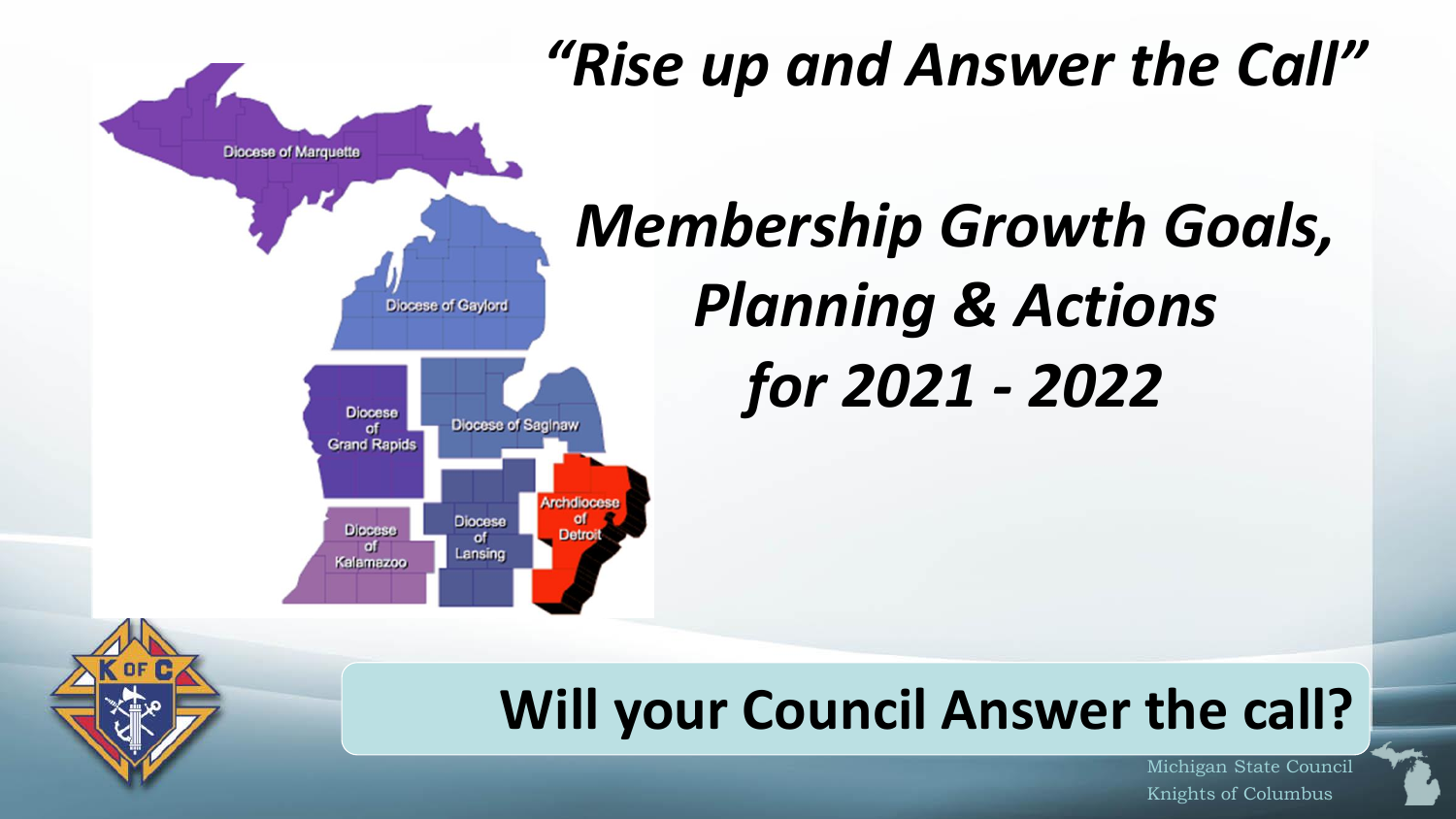# *Membership is a Program*

- *Momentum*, let's get off to a fast start
- Understand and set *Membership Goals*
- Understand the *Fraternal Benefits* Goals
- *Every* Council Actively Growing
- *Recognition* & Incentives





## *Every Month is Membership Season*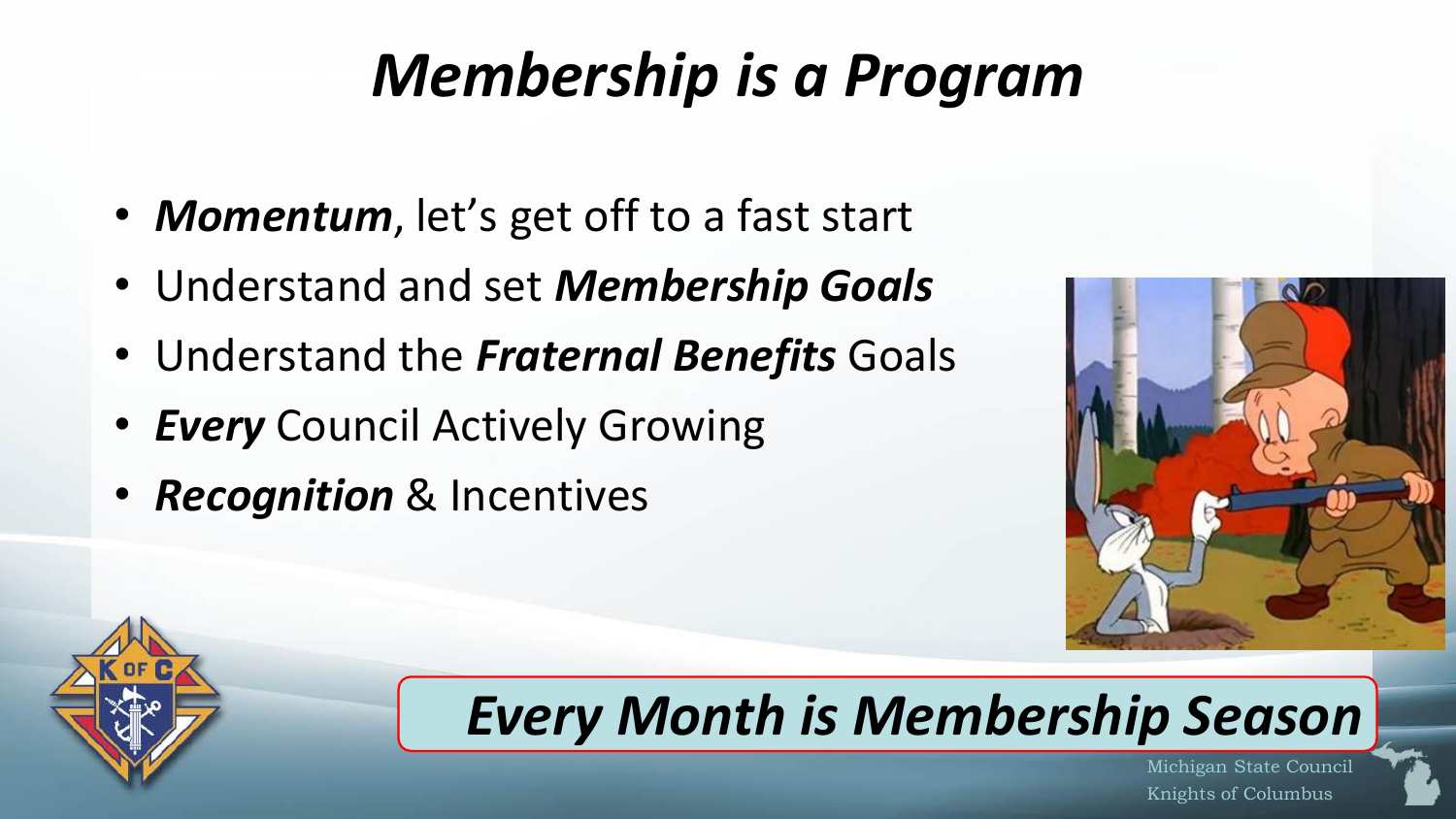# *Keys to a Fast Start!*

- ✓ Our responsibility is to INSPIRE, MOTIVATE and **EMPOWER**
- $\checkmark$  Get every council engaged and growing
- ✓ Schedule "Membership Growth" events
	- ❖ Fill your District & Council calendars ASAP
	- ❖ Hold your Brother Accountable to that schedule
- $\checkmark$  Address the E-member backlog.....Exemplify them ASAP
- $\checkmark$  Don't take the Summer off
	- ❖ Prioritize our friends & family
	- ❖ Invite them to be Knights
	- ❖ One on One recruiting is always best



# *We EMPOWER catholic men to be better…*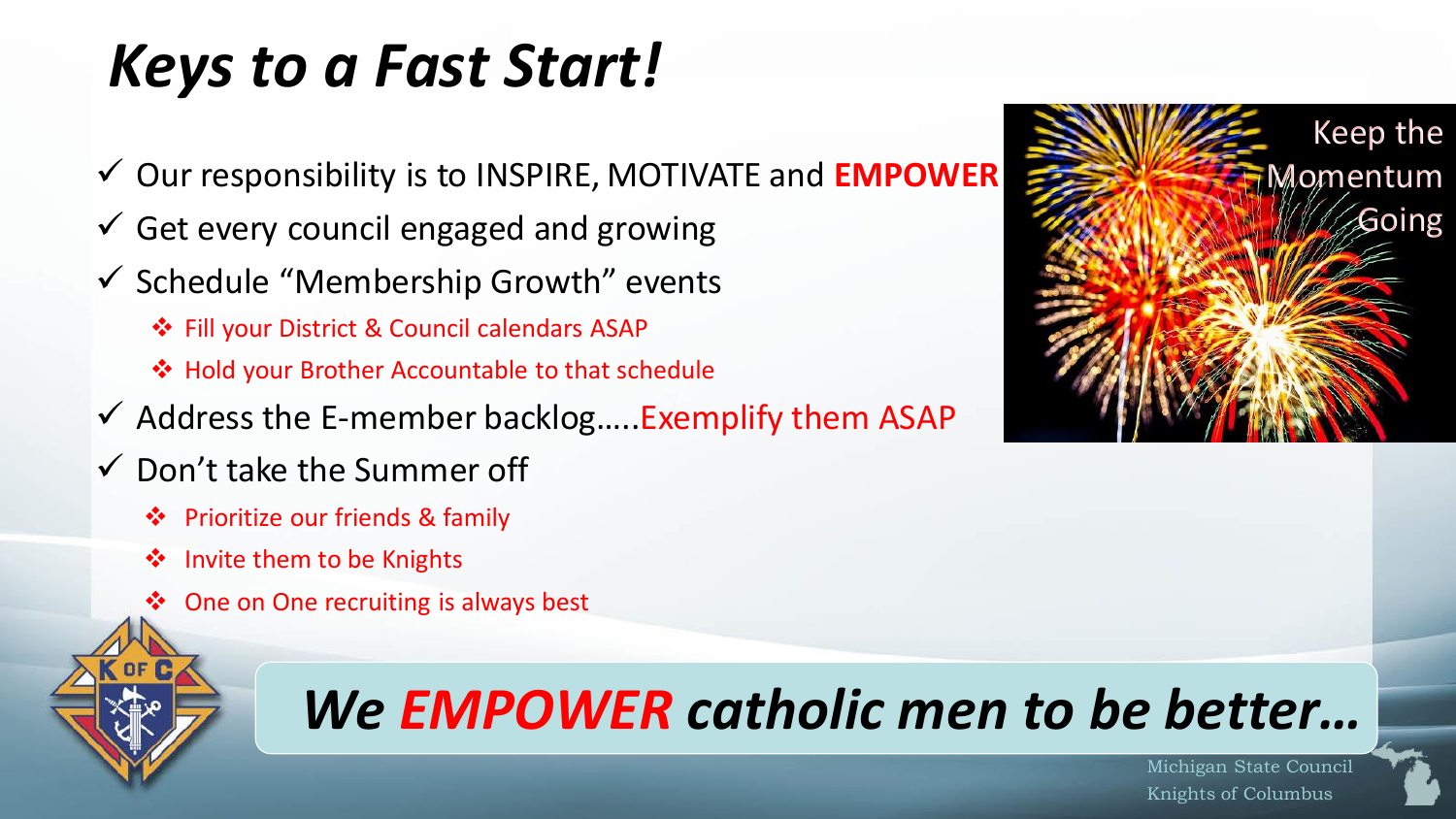# *Getting Off to a Fast Start!*

## $\checkmark$  Every council engaged and growing

- ❑ Is your council engaging in growth goals? *Yes or No*
- ❑ *Are you a "Can Do" or a "Not Now" council*
- ❑ If *"yes"* lead them through filling their calendars with events that will drive growth and visibility….Corp Communions, Delta Church Drives, "Consecration to the Holy Family", etc.
- ❑ If *"no"* ask WHY?
- ❑ Lead the **"Not Now"** councils to **"Can Do"** councils through addressing their needs ASAP
- ❑ **Who can help you?** Chaplains, Diocesan Directors, SDRRs, State Directors…
- ❑ *FYI – use the "Crawl, Walk, Run" training module to move "no" councils to "yes" councils*



## *Leave No Council Behind…*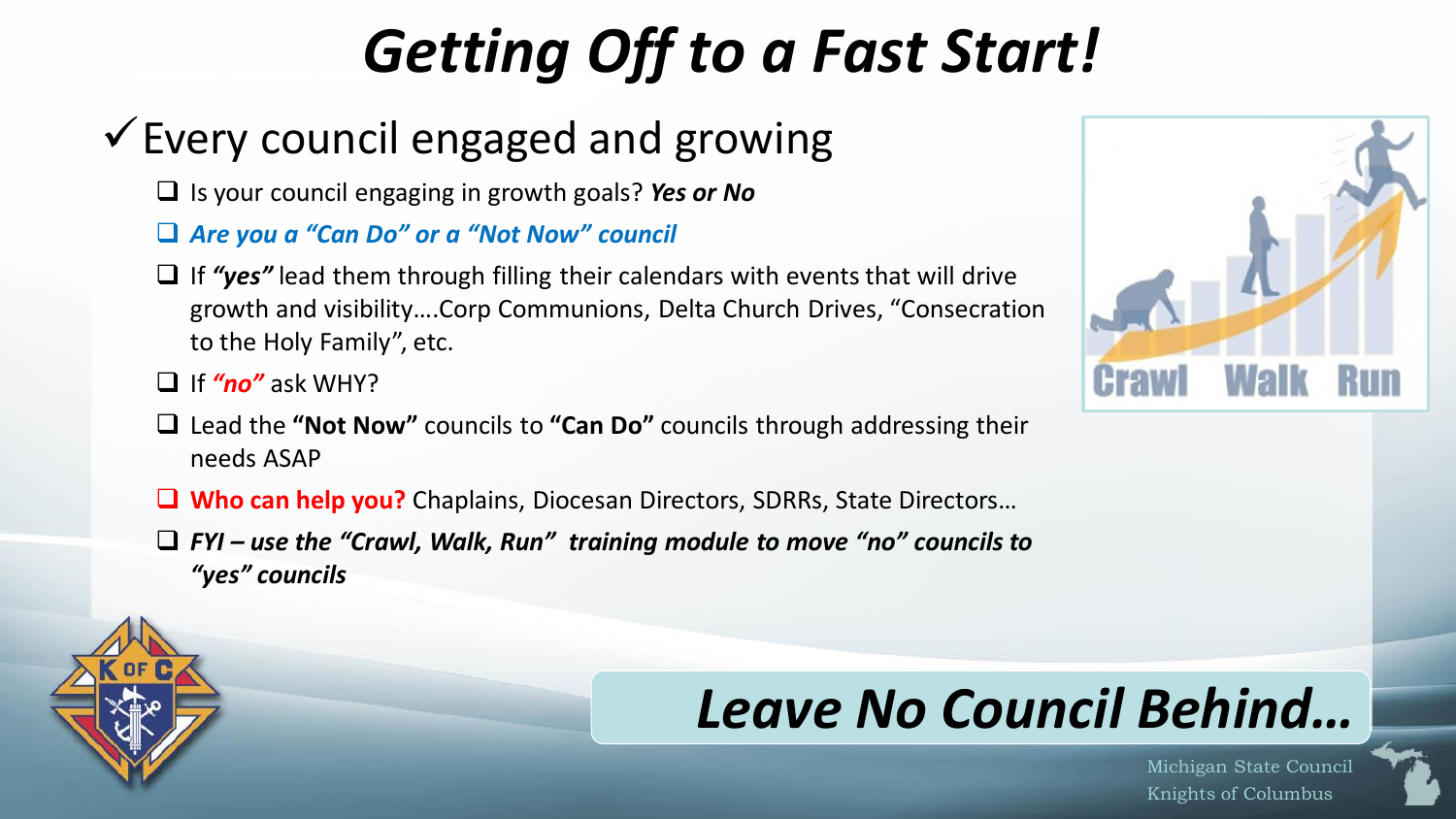# *Council Membership & Benefits Goals*

## $\checkmark$  Council growth goals are set at 5% of membership

- $\circ$  Large council growth is capped at 20 new members
- $\circ$  Small council growth is capped at 3 new members

### ✓Fraternal Benefits Goals *(work with your F.A.)*

- o 2 Benefit Events are required per F.Y.
- o Minimum of 10 catholic men need to be at each event
- $\circ$  6 to 8 weeks are needed to plan, advertise/promote, and host each event
- o Fill out *form 11077* for credit



## *Set your plan and shoot for STAR*



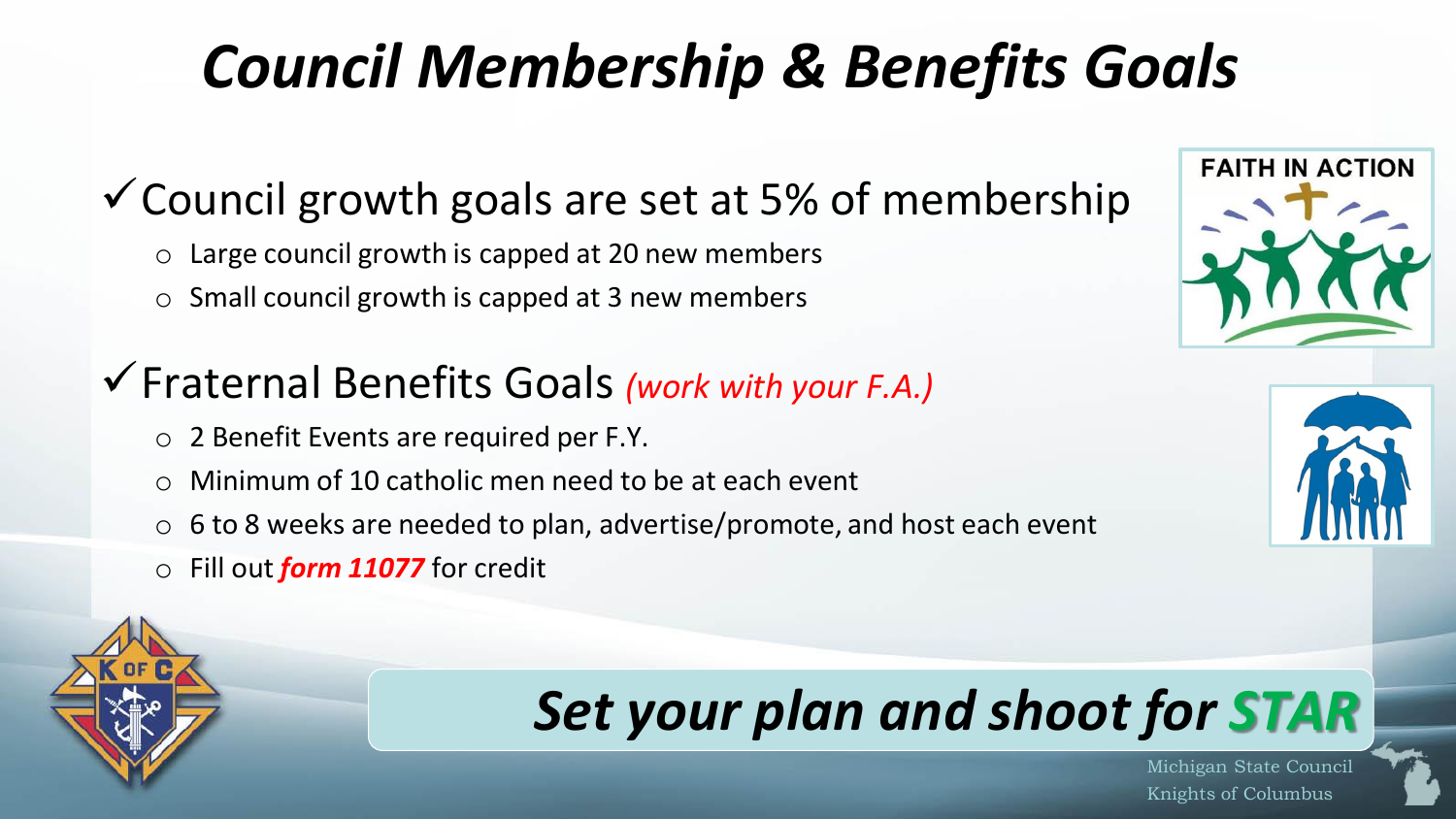# *Michigan State Council's Growth Goals*

**Membership Intake 2,170**

### **New Council Dev 4 new councils**

**Star Councils 62 councils**

100 through Hispanic Outreach 272 through a youth movement in the ages of 18 to 50 800 through e-membership 90% of our 424 active councils engaged in membership growth

2 re-instated councils 10 Hispanic Round Tables 80% of all underserved catholic communities Round Tabled

### **Exemplifications 400 exemplifications**

DDs document exemps using *form 450, send to forms@mikofc.org* DMD will track all exemplifications in their area

## *Exceeding these goals makes Michigan "Circle of Honor"*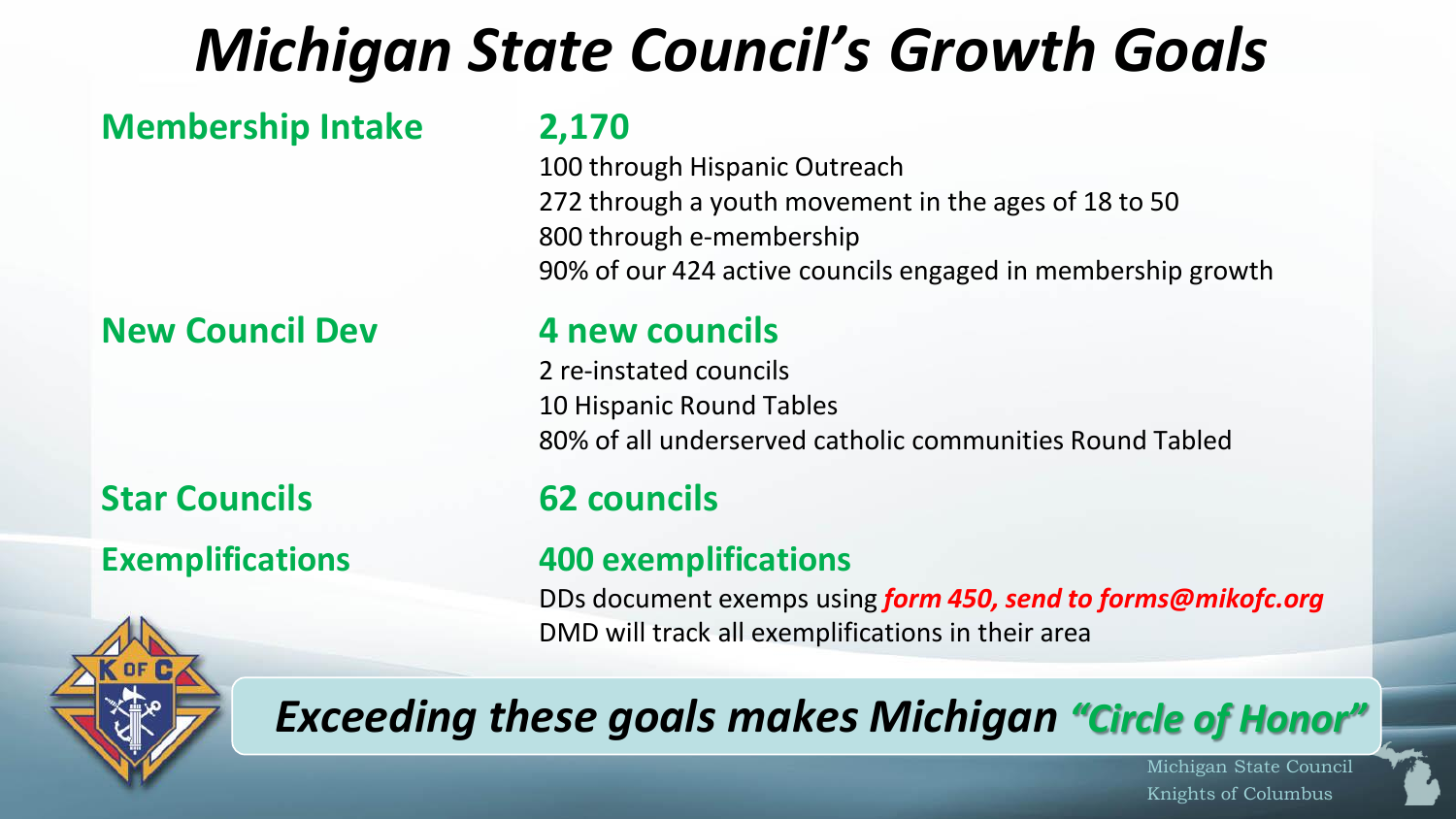# *Council, District & State Performance*

### Michigan has 424 active Councils

| $\geqslant$ 122 | <b>Founders Day Award Winners</b> | 29% |
|-----------------|-----------------------------------|-----|
| $\geqslant$ 77  | <b>McGivney Award Winners</b>     | 18% |
| $\geq 163$      | <b>Columbian Award Winners</b>    | 38% |
| $\geqslant$ 50  | <b>Star Councils</b>              | 12% |
| $\geqslant$ 3   | <b>Star Districts</b>             | 3%  |
| $\geq 1$        | <b>Double Star District</b>       | 1%  |



Knights of Columbus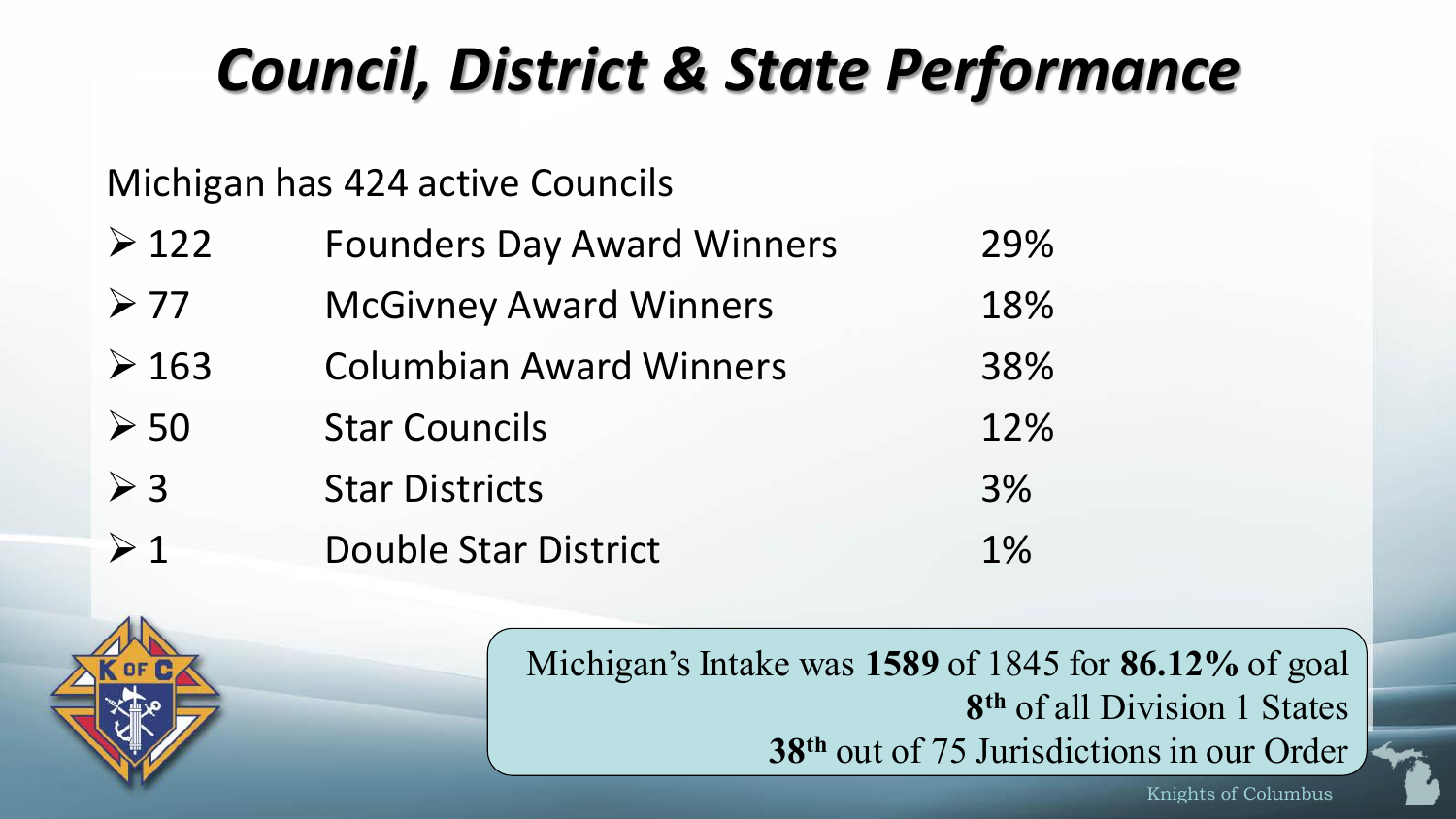# *Achieving our goals through team work*

**Ambassador Teams** Delta Church Drive Teams *(Clergy, DMD, DD, GK, CMD, FA)* Hispanic Outreach Teams

**Quarterly Recruiting The August Causes August Blessed Fr. McGivney's Birthday** *(Clergy, DMD, DD, GK, CMD, FA)* January New Year a New Knight



Ethnic teams to engage specific catholic communities Eastern Rite & Vietnamese Catholics

**Exemplifications** In-Person after a Mass and Corporate Communion *(Clergy, DMD, DD, GK, CMD, FA)* English, Spanish and Vietnamese languages In-Person before a council meeting On-Demand via kofc.org Monthly District & Council Exemplification Schedules

**& Exemplifications Columbus Day & Fr. McGivney Beatification Anniversary Columbus Day & Fr. McGivney Beatification Anniversary** April Lenten/Easter Renewal

### *Take Action & Be Accountable to our Team Members*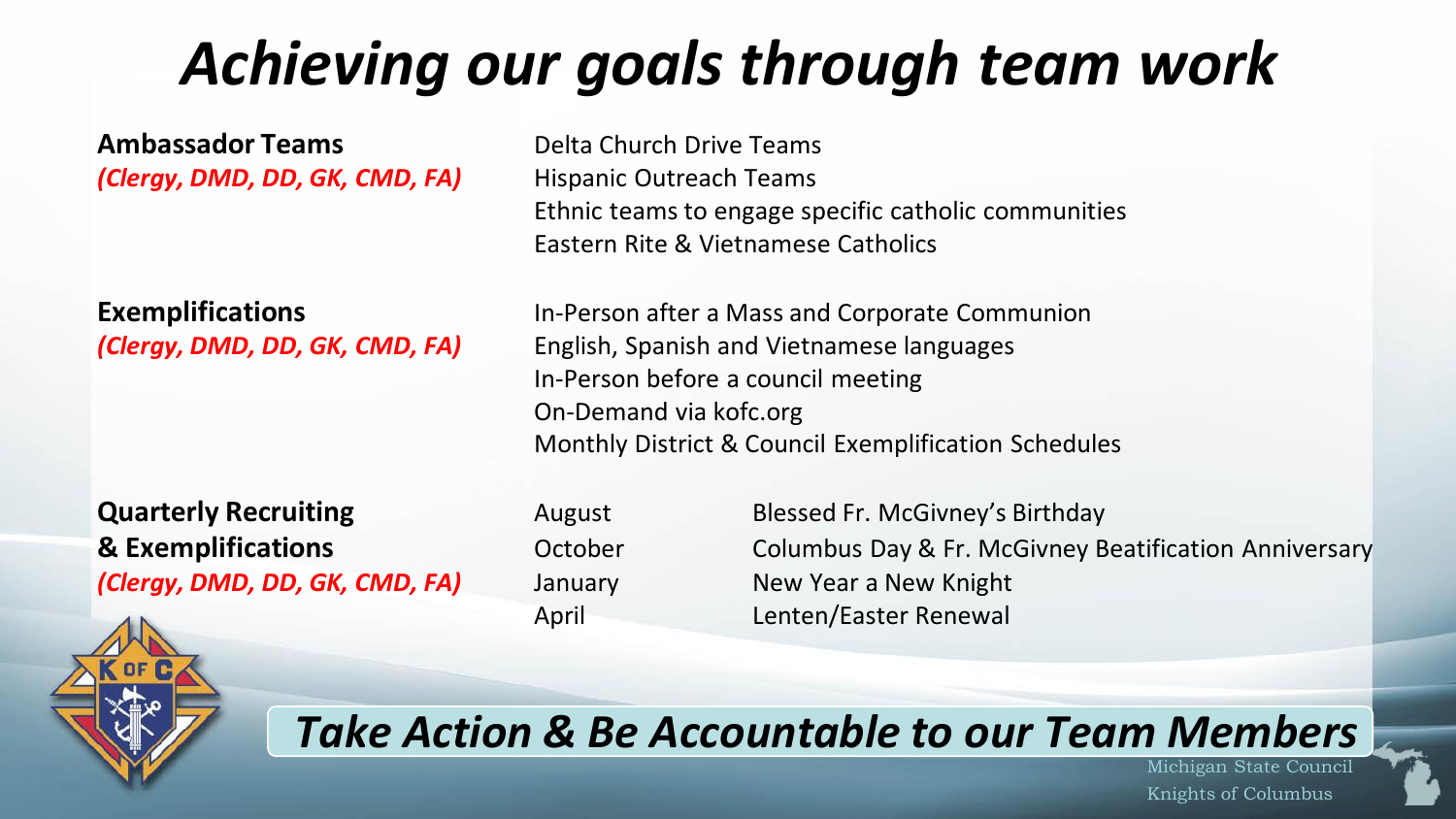# *Key take away actions*

- Lead your councils in setting membership growth goals **REAL PROPERTY**
- **♦ Address there specific needs so they can grow**
- ♦ Seek out resources to support your council's needs
- **♦ Build Ambassador Teams & Exemplification Teams**
- Be *ACCOUNTABLE* to your team members **COLLEGE**
- **♦ Celebrate successes through recognition**
- Empower your councils to grow and serve



## *We EMPOWER catholic men to be better…*